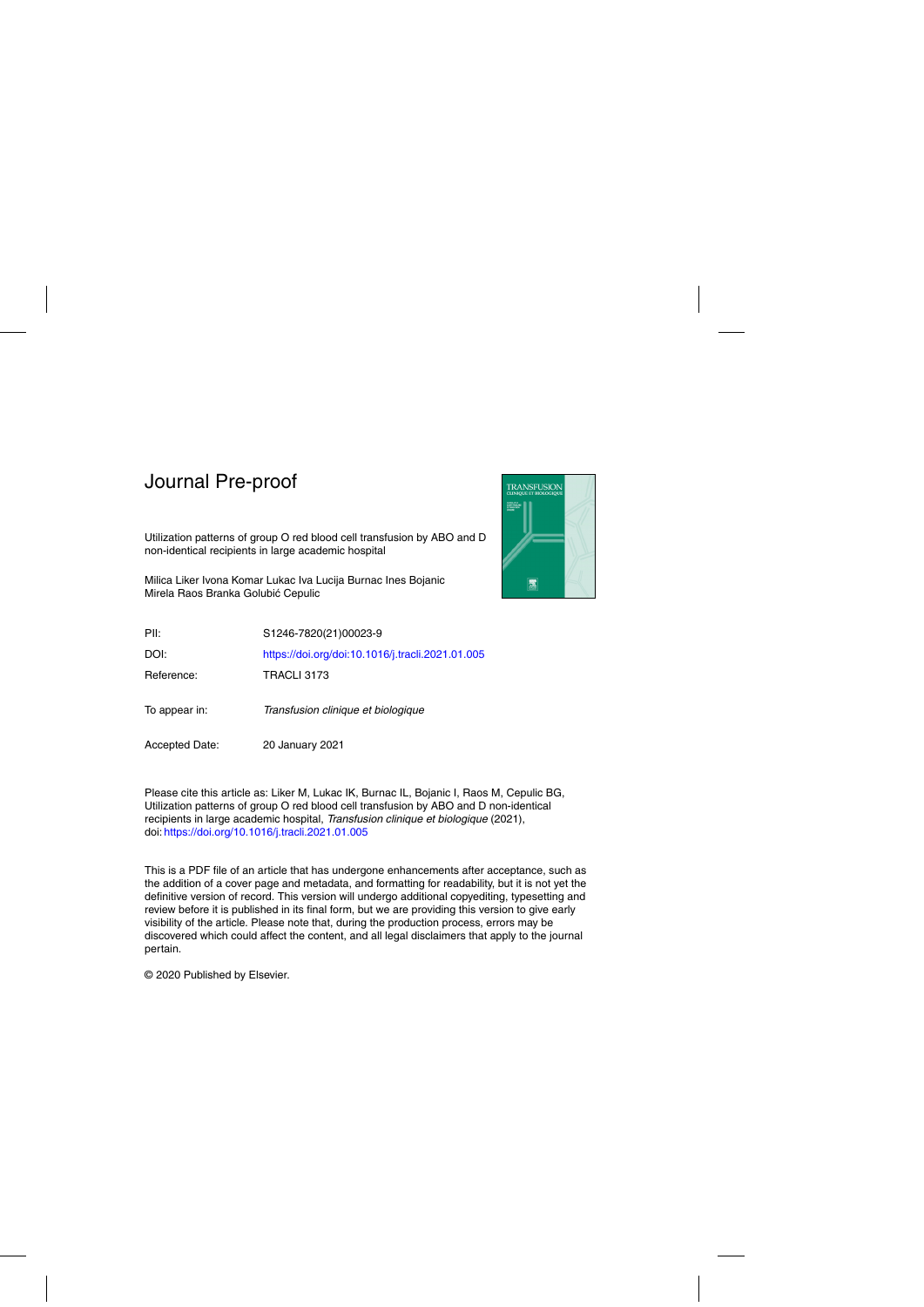### **Utilization patterns of group O red blood cell transfusion by ABO and D nonidentical recipients in large academic hospital**

### **Modèles d'utilisation de la transfusion de globules rouges du groupe O par des receveurs non identiques ABO et D dans un grand hôpital universitaire**

Milica Liker<sup>a</sup>, Ivona Komar Lukac<sup>b</sup>, Iva Lucija Burnac<sup>a</sup>, Ines Bojanic<sup>a,c,d</sup>, Mirela Raos, a,c, Branka Golubić Cepulic, a,c,d,e

<sup>a</sup> Department of Transfusion Medicine and Transplantation Biology, University

Hospital Centre Zagreb, Zagreb, Croatia

**b** General Hospital Gospic, Gospic, Croatia

<sup>c</sup> University of Applied Health Sciences Zagreb, Zagreb, Croatia

<sup>d</sup> School of Medicine, University of Zagreb, Zagreb, Croatia

<sup>e</sup> Department of Health Studies, University of Split, Split, Croatia

### **Corresponding author:**

Milica Liker

ment of Transfusion Medicine and Transplantation Biology, Universite Zagreb, Zagreb, Croatia<br>
Il Hospital Gospic, Gospic, Croatia<br>
il Hospital Gospic, Gospic, Croatia<br>
ity of Applied Health Sciences Zagreb, Zagreb, Croatia Clinical Department of Transfusion Medicine and Transplantation Biology, University Hospital Centre Zagreb, Kispaticeva 12, 10 000 Zagreb, Croatia e-mail: milica.liker@kbc-zagreb.hr

#### **Disclosure of interest**

The authors declare that they have no competing interest.

**Word count:** 2389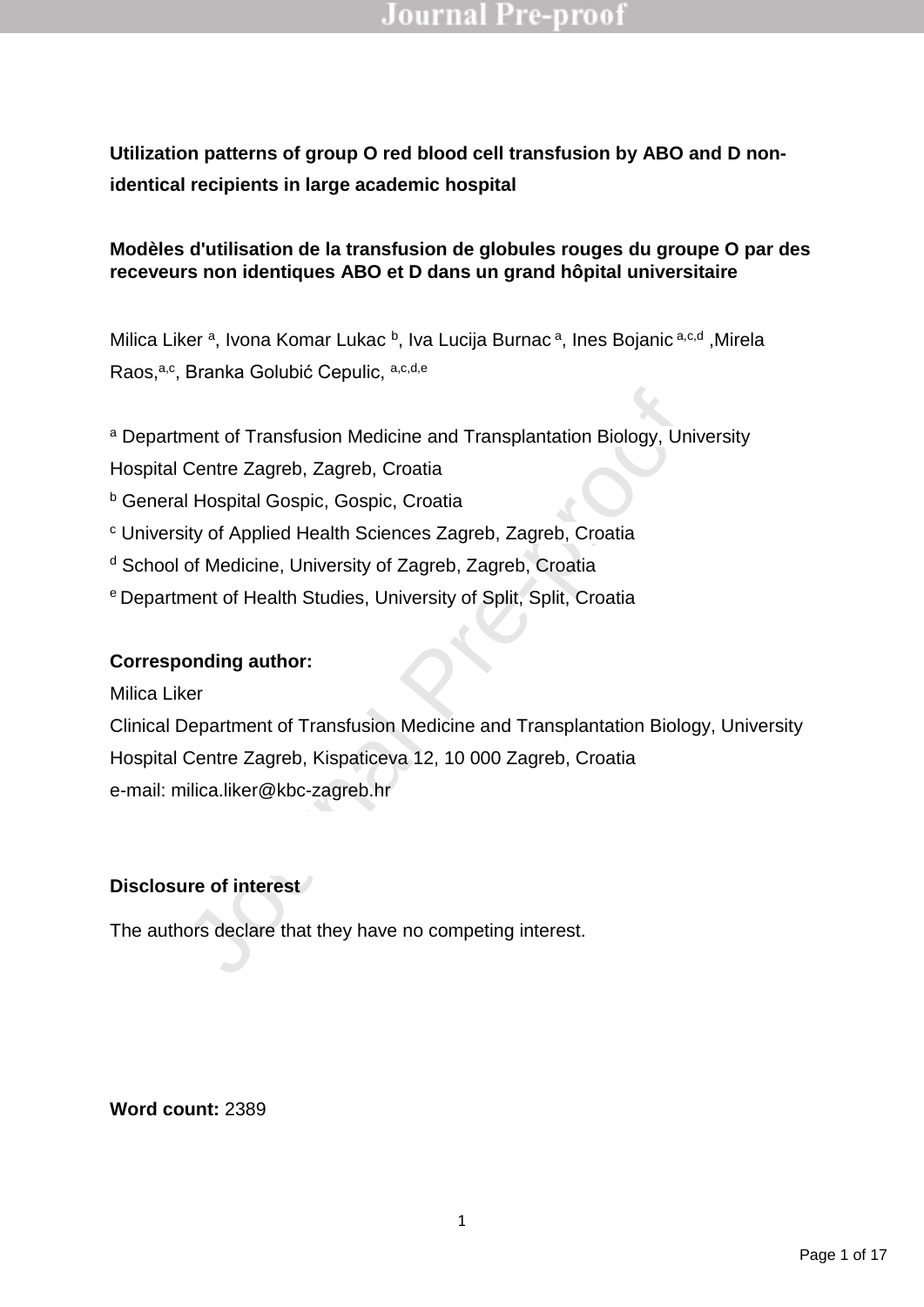### **ABSTRACT**

**OBJECTIVES:** Several studies have raised concerns that transfusion of O red blood cells (RBCs) to ABO and D non-identical recipients can intensify group O inventory shortages. The aim of this study was to retrospectively analyse particular clinical indications and polices responsible for O RBCs use by ABO and D non-identical recipients as well as to assess the impact of this practice on the overall utilisation of O RBCs.

**MATERIAL AND METHODS:** Data of all transfused RBCs from 2014 to 2018 were extracted from the comprehensive database of transfusion service. Extracted variables included date of transfusion, ABO and D group of the transfused RBCs and recipients, recipient's demographic, and specific characteristics regarding transfusion requirements.

**AL AND METHODS:** Data of all transfused RBCs from 2014 to<br>d from the comprehensive database of transfusion service. Extra<br>included date of transfusion, ABO and D group of the transfuse<br>s, recipient's demographic, and spec **RESULTS:** Over 5-year period 124 220 RBCs were transfused: 38 962 (31.4%) group O D+ and 9109 (7.3%) group O D-. ABO and D non-identical recipient received 4842 (10.1%) of all administered O RBCs: 2880 (7.4%) of all transfused O D+ and 1962 (21.5%) of all transfused O D- RBCs. The common indications for this practice were: ABO and D mismatched hematopoietic stem cell transplantation (HSCT) (52.5%), infants under the age of 4 months (18.6%), shortage of ABO identical RBCs (9.0%), phenotype-matched RBCs (8,1%), and urgent transfusion (7.2%).

**CONCLUSONS:** A significant proportion of O RBCs was transfused to ABO and D non-identical recipients, mainly due to transfusion of ABO and D mismatched HSCT recipients. However, the proportion of all transfused RBCs O D+ and especially O Dremained relatively low.

**Key word**: O RBCs, ABO non-identical, inventory, transfusion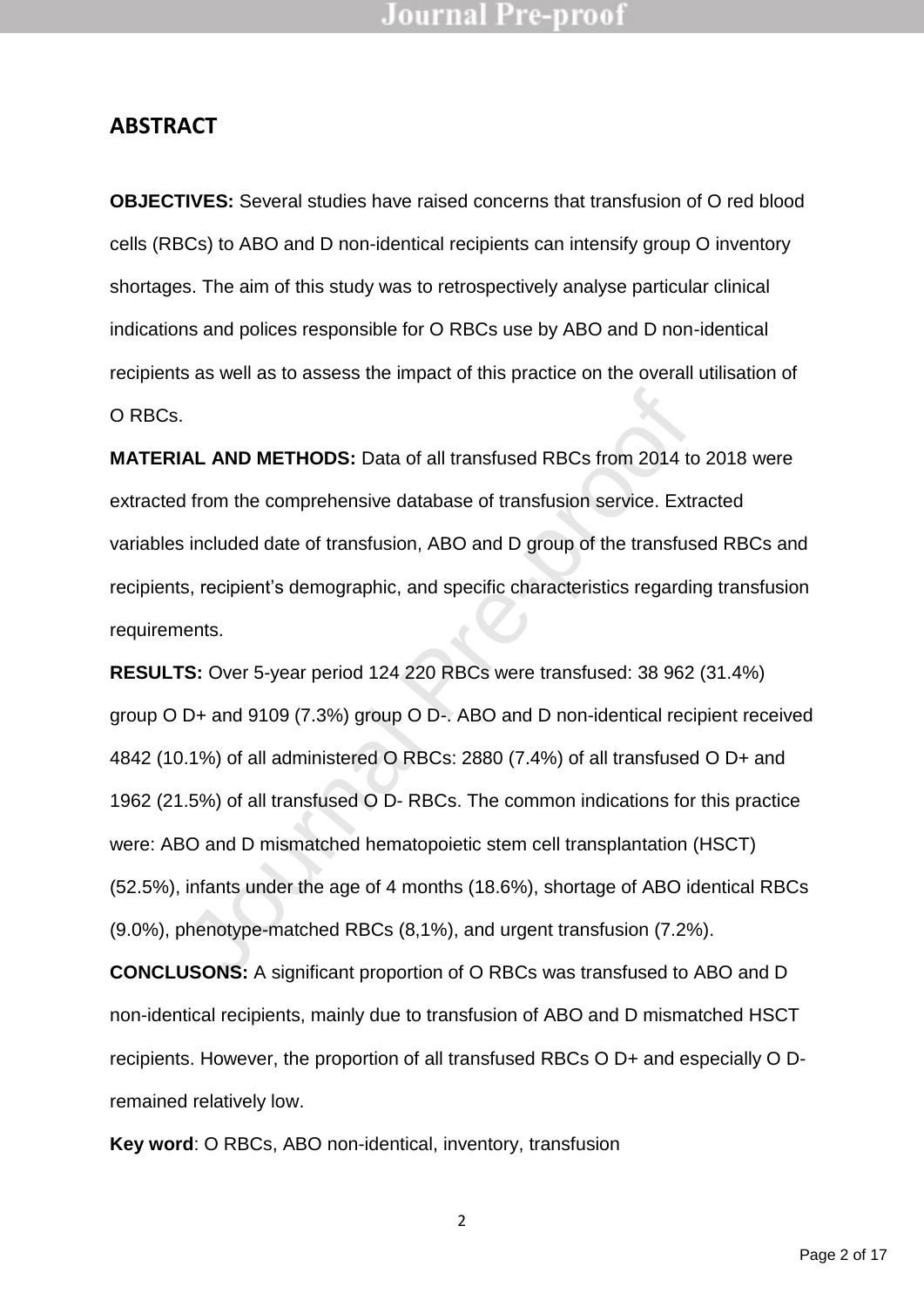### **Résumé**

**Objectif:** Plusieurs études ont soulevé des inquiétudes quant au fait que la transfusion de globules rouges O (globules rouges) à des receveurs ABO et D non identiques peut intensifier les pénuries d'inventaire du groupe O. Le but de cette étude était d'analyser rétrospectivement les indications cliniques particulières et les politiques responsables de l'utilisation des globules rouges O par des receveurs non identiques ABO et D, ainsi que d'évaluer l'impact de cette pratique sur l'utilisation globale des globules rouges.

**Méthodes:** Les données de tous les globules rouges transfusés de 2014 à 2018 ont été extraites de la base de données complète des services de transfusion. Les variables extraites comprenaient la date de transfusion, le groupe ABO et D des globules rouges transfusés et des receveurs, la démographie du receveur et des caractéristiques spécifiques concernant les besoins transfusionnels.

Sa ABO et D, ainsi que d'évaluer l'impact de cette pratique sur l'une des globules rouges.<br>
Solicies de la base de données complète des services de transfusions de la base de données complète des services de transfusions e **Résultats:** Sur une période de 5 ans, 124 220 globules rouges ont été transfusés: 38 962 (31.4%) groupe O D+ et 9 109 (7.3%) groupe O D-. Les receveurs ABO et D non identiques ont reçu 4 842 (10.1%) de tous les globules rouges O administrés: 2 880 (7.4%) de tous les O D + transfusés et 1 962 (21.5%) de tous les globules O Dtransfusés. Les indications courantes de cette pratique étaient: la transplantation de cellules souches hématopoïétiques (GCSH) (52.5%) sans correspondance ABO et D, les nourrissons de moins de 4 mois (18.6%), la pénurie de globules rouges ABO identiques (9.0%), les globules rouges phénotypiques (8.1%) et les transfusions urgentes (7.2%).

**Conclusion:** Une proportion significative d'érythrocytes O a été transfusée à des receveurs ABO et D non identiques, principalement en raison de la transfusion de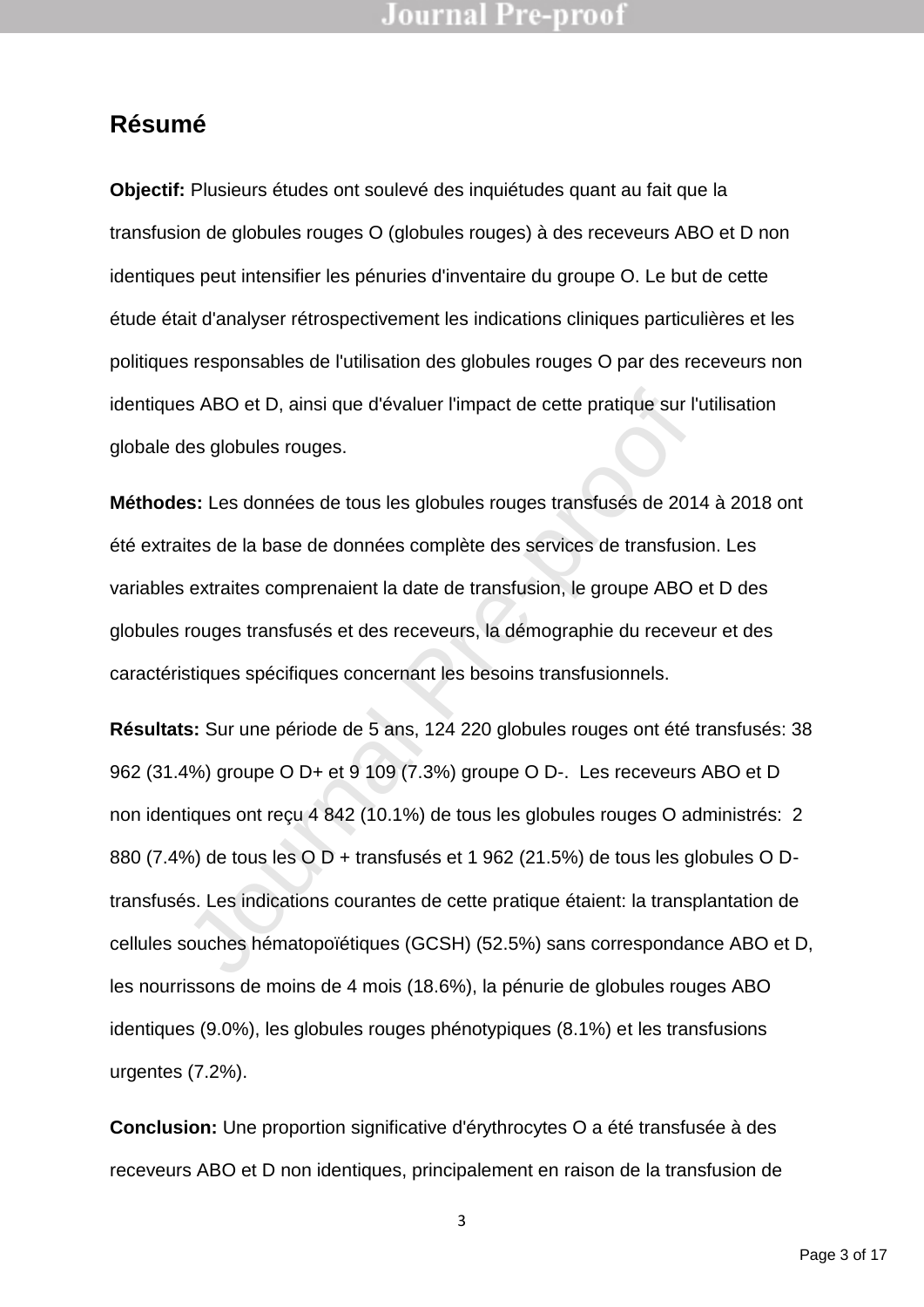receveurs de GCSH ABO et D non appariés. Cependant, la proportion de tous les O D+ et sortout les O D- globules rouges transfusés est restée relativement faible.

**Mots clés**: O globules rouges, ABO non identiques, inventaire, transfusion

Journal Pre-proof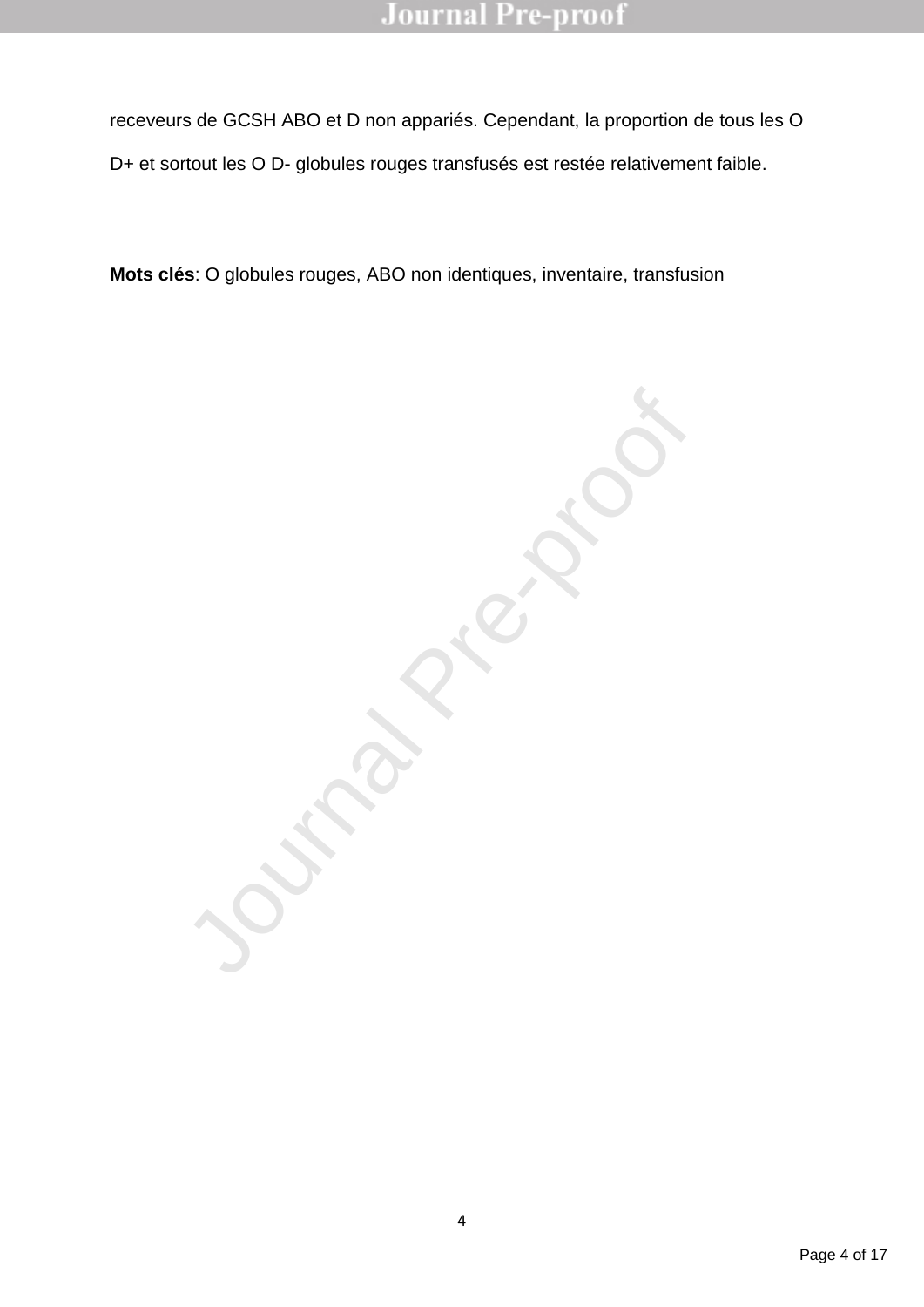#### **1. INTRODUCTION**

nce they can be transfused to all other ABO groups [4]. Dependention and complexity of hospitals, there are different predominar n of O RBCs by ABO and D non-identical recipients. Rural and/of stock only group A and O D- R Blood services worldwide have been experiencing a decline in the demand of red blood cells (RBCs), primarily due to the growing implementation of patient blood management (PBM). On the contrary, demand for O RBCs, particularly O D-, as a proportion of the overall RBCs demand has been increasing [1-3]. The reason for this disproportionate increase in group O RBCs demand is using of O RBCs as universal RBCs, since they can be transfused to all other ABO groups [4]. Depending on the size, location and complexity of hospitals, there are different predominant reasons for utilization of O RBCs by ABO and D non-identical recipients. Rural and/or smaller hospitals stock only group A and O D- RBCs to simplify inventory and decrease wastage, as these units are compatible with the majority of patient blood types. As well, using this practice, shortages during bleeding emergency could be avoided. On the other side large hospitals, commonly located in urban areas, often require sizable inventories of group O RBCs to accommodate complex patient populations, including: neonates; hematopoietic stem cell transplant (HSCT) recipients; and patients requiring antigen-negative blood and trauma patient requiring emergent transfusion prior to blood group determination [5].

The practice of using O RBCs by ABO and D non-identical recipients can additionally intensify group O inventory shortages, especially D- RBCs that are often in short supply*.* In order to protect O D- RBC supply indications for use of group O RBCs for ABO and D non-identical individuals should be monitored, in order to explore areas where policy changes could help to alleviate inventory shortages [6]. Consequently, this ensures availability of O D- RBCs for the most vulnerable patients to harmful consequences of developing D alloantibodies, such as women of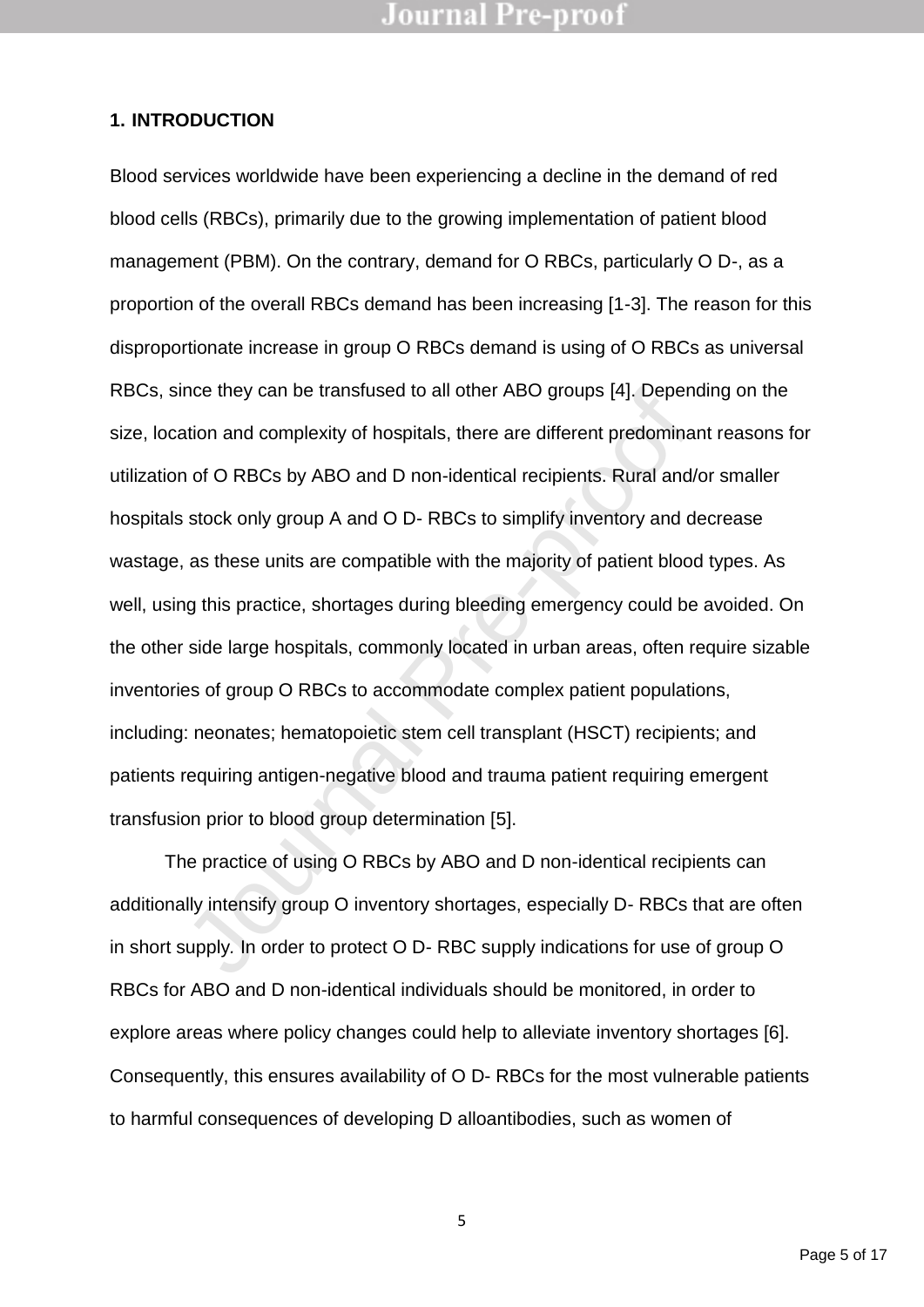childbearing age and those requiring chronic or recurrent transfusions throughout their lifetime [7].

Knowing the importance of maintaining sufficient inventory of O RBCs the aim of this study was to retrospectively analyse particular clinical indications and polices responsible for O RBCs use by ABO and D non-identical recipients as well as to assess the impact of this practice on overall utilisation of O RBCs.

### **2. MATERIALS AND METHODS**

University Hospital Centre Zagreb (UHC Zagreb) is a large academic hospital of maximum medical care (approximate capacity of 1800 beds) with the obstetrics, orthopaedic and thoracic surgery clinics in three remote locations. The study was approved by the Hospital Ethics Committee. A retrospective analysis of all transfused RBCs in UHC Zagreb from 1 January 2014 to 31 December 2018 was conducted. Data were extracted from the comprehensive database of transfusion service.

FINALS AND METHODS<br>y Hospital Centre Zagreb (UHC Zagreb) is a large academic ho<br>n medical care (approximate capacity of 1800 beds) with the ob<br>dic and thoracic surgery clinics in three remote locations. The s<br>d by the Hosp Variables extracted included the following: date of transfusion; ABO and D group of the transfused RBCs and recipients; most responsible diagnosis; indication for transfusion; date of birth; sex; and specific characteristics (presence of red cell alloantibodies, special requirements regarding ABO and D group, and phenotypematched RBCs, HSC or organ transplantation). Data were analysed with computer software SPSS Statistics 26 (IBM Corp). Descriptive statistics, including numbers (percentages), medians (ranges) are used to present the data. Comparison between D+ and D- O RBCs transfused in 2014. and 2018. has been made using chi-square test. All analyses were performed using SPSS 26.0 for Windows (IBM Corp., New York, USA).

#### **2.1. Definition of ABO and D non-identical transfusion**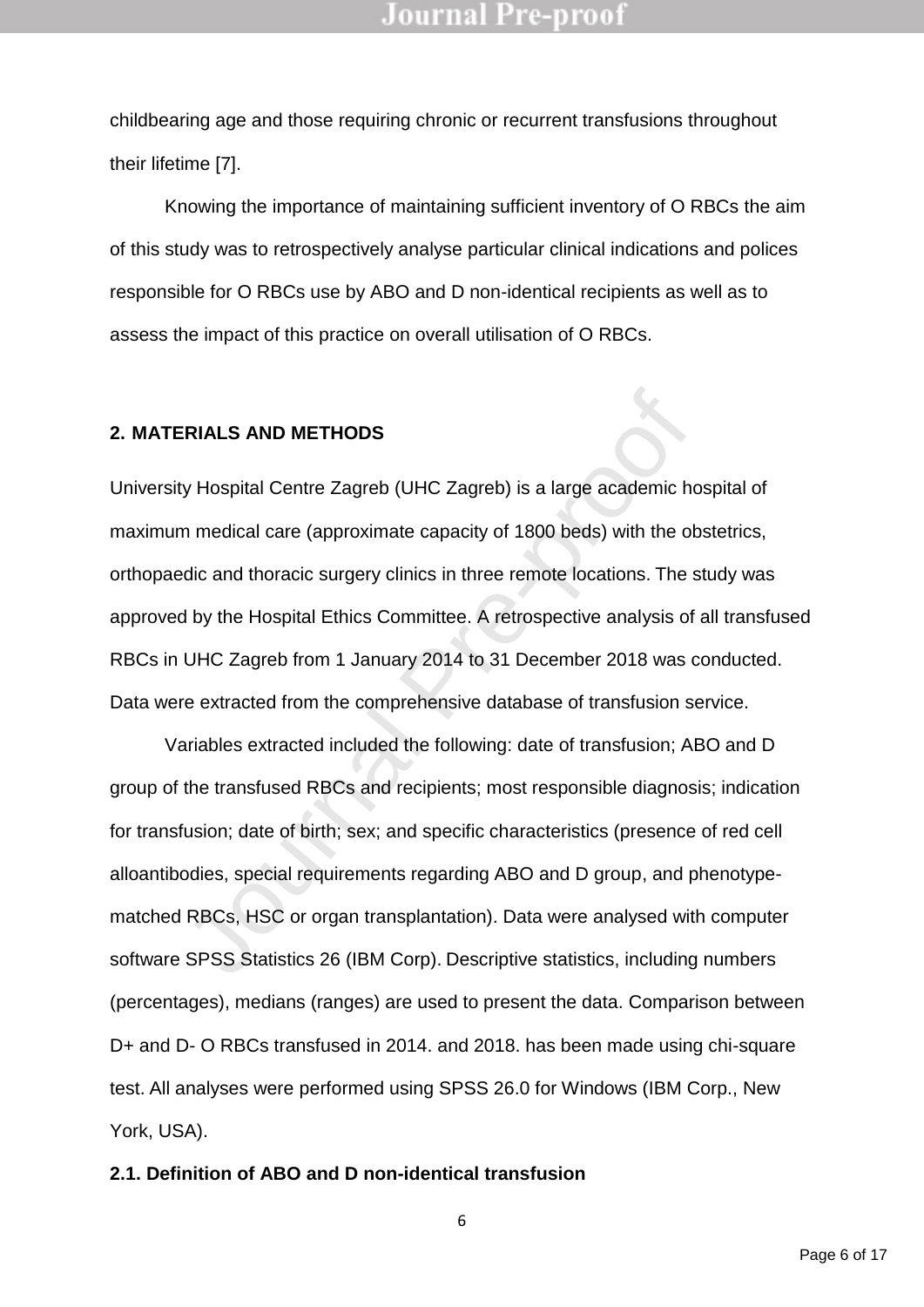The following RBCs transfusions were considered ABO and D non-identical: group O RBCs transfused to A, B, AB recipients and recipients with indeterminate or unknown ABO group; O D- RBCs transfused to D+ recipients or to recipients with indeterminate or unknown D type; and O D+ RBCs transfused to D- recipients or to recipients with indeterminate or unknown D type.

#### **2.2. Indication for ABO and D non-identical RBC transfusions**

The indications for ABO and D non-identical RBC transfusions were hierarchically categorized and defined for the study as follows:

- (1) ABO and D allogeneic mismatched HSCT: ABO and D mismatched patients with requirement to receive O RBCs.
- red and defined for the study as follows:<br>
and D allogeneic mismatched HSCT: ABO and D mismatched<br>
irement to receive O RBCs.<br>
Its under the age of four months: infants up to 4 months old at the<br>
studion, transfused with O (2) Infants under the age of four months: infants up to 4 months old at the time of transfusion, transfused with O RBCs due to low gestation age/weight and ABO haemolytic disease of the fetus and newborn (HDFN).
- (3) Shortage of ABO identical RBCs: this was the default category if none of the other conditions were met as it was presumed that the non-identical RBC transfusion was due to an inventory shortage of ABO-identical RBCs.
- (4) Phenotype-matched RBCs: patients with the presence of RBCs alloantibodies and requirement for phenotype-matched RBCs, if there was not available phenotype-matched RBCs in identical ABO and D group.
- (5) Urgent transfusion: massively haemorrhaged patients of unknown ABO and D group.
- (6) Indeterminate ABO or D group: patients with ABO and D blood group discrepancies.
- (7) D variant: patients with serologic weak reaction with anti-D reagents.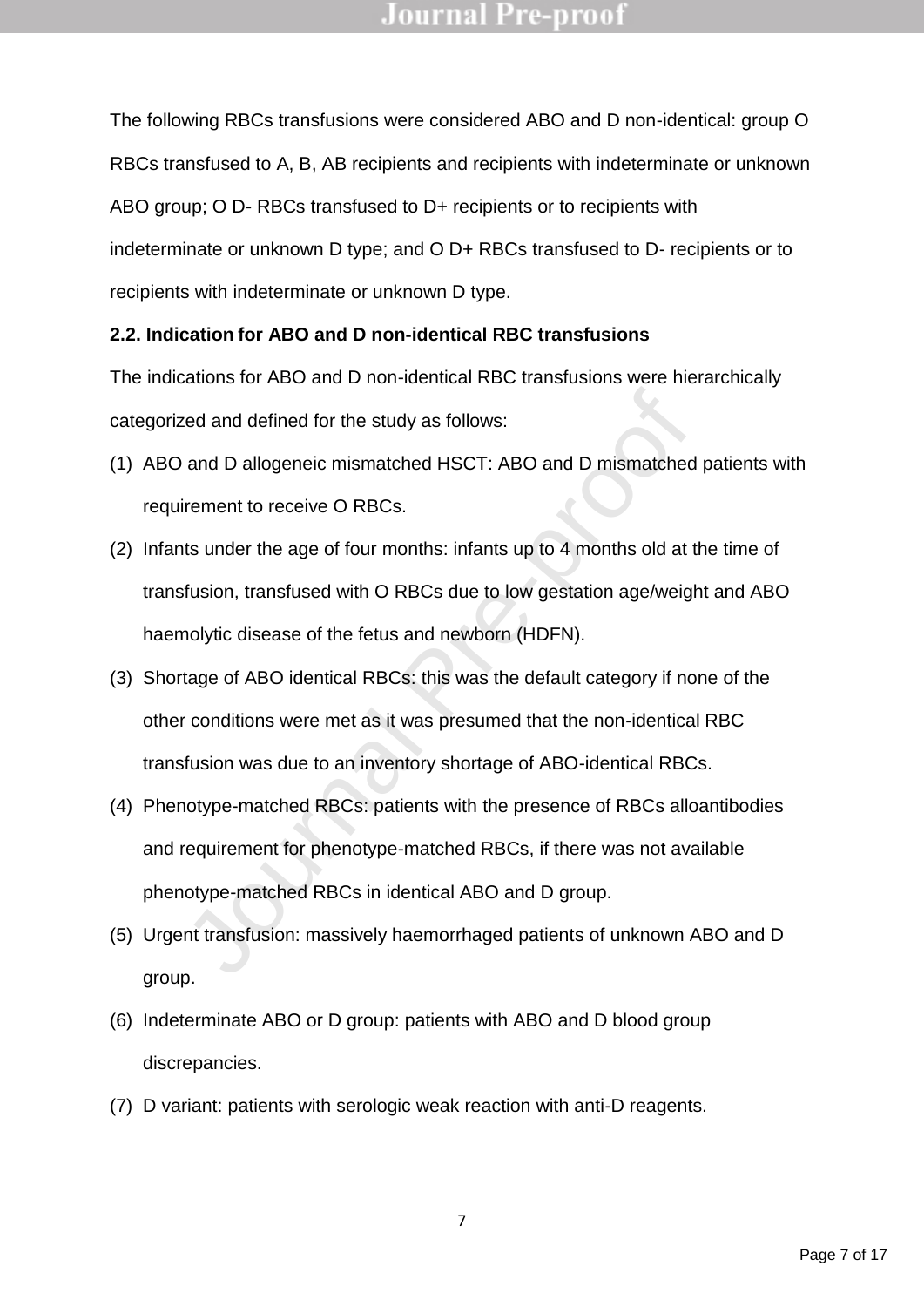- (8) Solid organ transplantation: ABO mismatched transplant patients with requirement to receive O RBCs.
- (9) Close to outdating: RBCs were classified as close to outdating if the transfused product had been stored for ≥32 days, since RBCs have shelf life of 35 days.

### **3. RESULTS**

Over the 5-year study period 124 220 RBCs were transfused: 38 278 (30.8%) group A D+, 8646 (7.0%) group A D-, 17 129 (13.8%) group B D+, 34 817 (3.1%) group B D-, 6971 (5.6%) group AB D+, 1308 (1.1%) group AB D-, 38 962 (31.4%) group O D+, 9109 (7.3%) group O D-. The proportion of transfused O D+ RBCs increased from 29.6% in 2014 to 32.5% in 2018 (an increase of 2.9%) and proportion of transfused O D- decreases from 8.4% in 2014 to 6.5% in 2018 (a decrease of 1.9%).

5-year study period 124 220 RBCs were transtused: 38 278 (31<br>46 (7.0%) group A D-, 17 129 (13.8%) group B D+, 34 817 (3.1<br>(5.6%) group AB D+, 1308 (1.1%) group AB D-, 38 962 (31.4%)<br>7.3%) group O D-. The proportion of tran Out of 48 071 analysed group O RBCs in total, 43 229 (89.9%) were transfused to ABO and D identical and 4842 (10.1%) were transfused to ABO and D non-identical recipients. Out of the all administered O D+ RBCs, 92.6% (36 082/38 962) were transfused to ABO and D identical and 7.4% (2880/38 962) were transfused to ABO and D non-identical recipients. Out of the all administered O D-RBCs, 78.5% (7147/9109) were transfused to ABO and D identical and 21.5% (1962/ 9109) were transfused to ABO and D non-identical recipients (Table 1.).

Only 0.7% (279/38 962) O D+ RBCs were transfused to D- recipients and 9.4% (859/9109) O D- RBCs were transfused to D + recipients (Table 1.).

Total of 2880 O D+ RBCs were transfused to 335 ABO and D non-identical recipients. The median of three O D+ RBC units were transfused per ABO and D non-identical recipients (range, 1 - 144 units). As shown in the Table 2. ABO and D mismatched HSCT (57.1%) was the most frequent indication for transfusion of O D+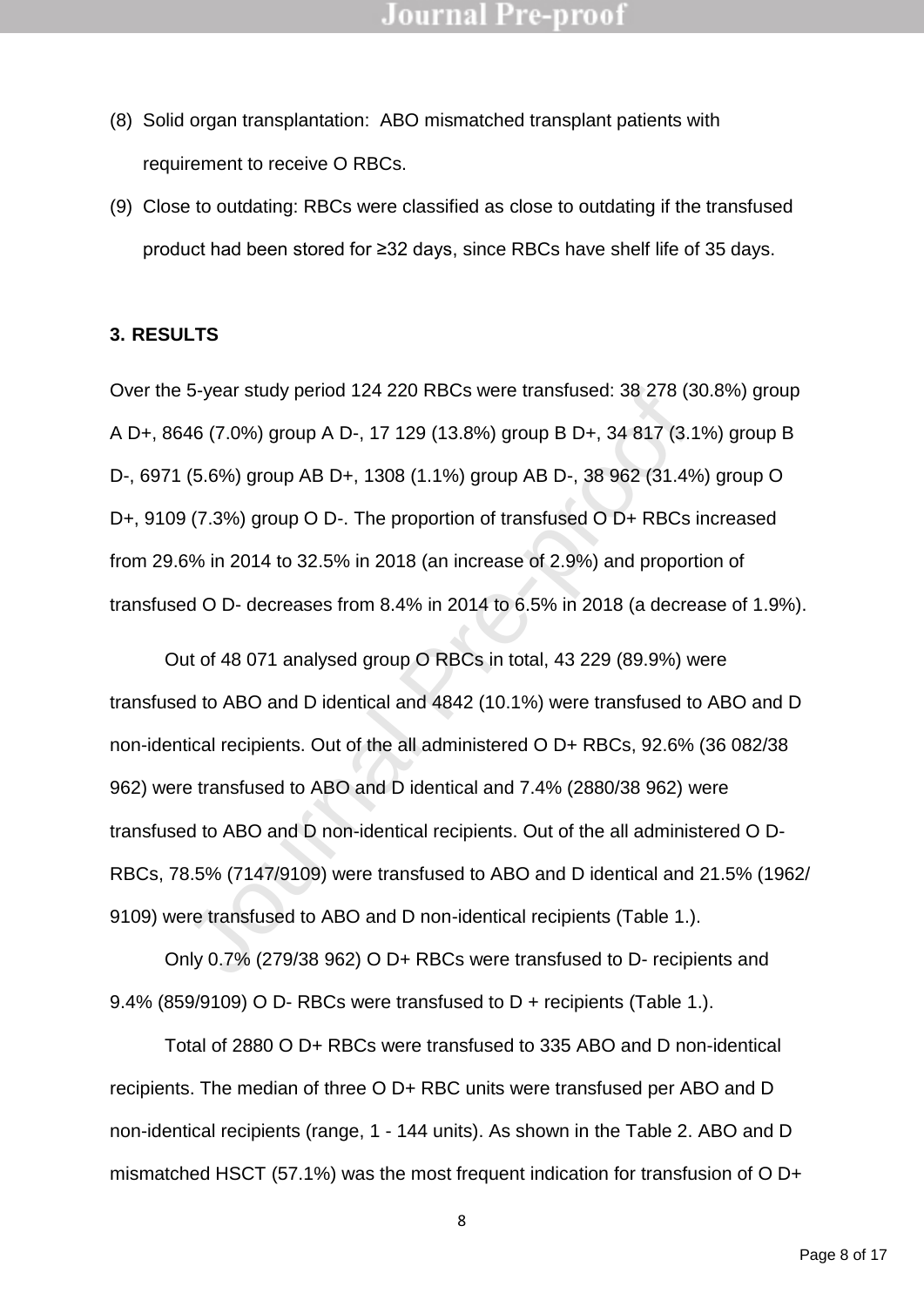RBCs to ABO and D non-identical recipients, followed by the transfusion to infants under the age of 4 months (25.8%) and shortage of ABO identical RBCs (10.8%).

Total of 1962 O D- RBCs were transfused to 330 ABO and D non-identical recipients. The median of two O D- RBC units were transfused per ABO and D nonidentical recipients (range, 1-103 units). As shown in Table 2. ABO and D mismatched HSCT (45.9%) was the most frequent indication for transfusion of O D-RBCs to ABO and D non-identical recipients, followed by the urgent transfusion (16.8%) and phenotype-matched RBSs (15.8%).

and phenotype-matched RBSs (15.8%).<br>
The study period, the number of transfused O RBCs to ABO and<br>
recipients was reduced, from 1029 units in 2014 to 742 units in<br>
decrease in number of transfused D- O RBCs from 462 (44,9% Over the study period, the number of transfused O RBCs to ABO and D nonidentical recipients was reduced, from 1029 units in 2014 to 742 units in 2018 (Figure 1.). The decrease in number of transfused D- O RBCs from 462 (44,9%) units in 2014 to 266 (35,8%) units in 2018 was statistically significant ( $x^2$ =14.58, p<0.01) (Figure 1.). As shown in Figure 2., the number of O RBCs transfused to ABO and D non-identical recipients slightly decreased for the following indications: phenotypematched RBCs, indeterminate ABO or D, and D variant.

#### **4. DISCUSSION**

Rational utilisation of O RBCs is essential to maintain adequate inventory of this "universal" RBCs not only for the recipients of O blood group, but also for recipients of other blood groups who in certain occasions also should receive O RBCs. This study demonstrates that almost 39% of all transfused RBCs were group O RBCs and 10.1% of all transfused O RBCs were administered to ABO and D non-identical recipients, slightly higher than reported in the studies performed in academic and large hospitals [4,6]. Importantly, the proportion of transfused O D- RBCs were 7.3%, lower than reported by recent studies [1-3,8], even with a decreasing tendency over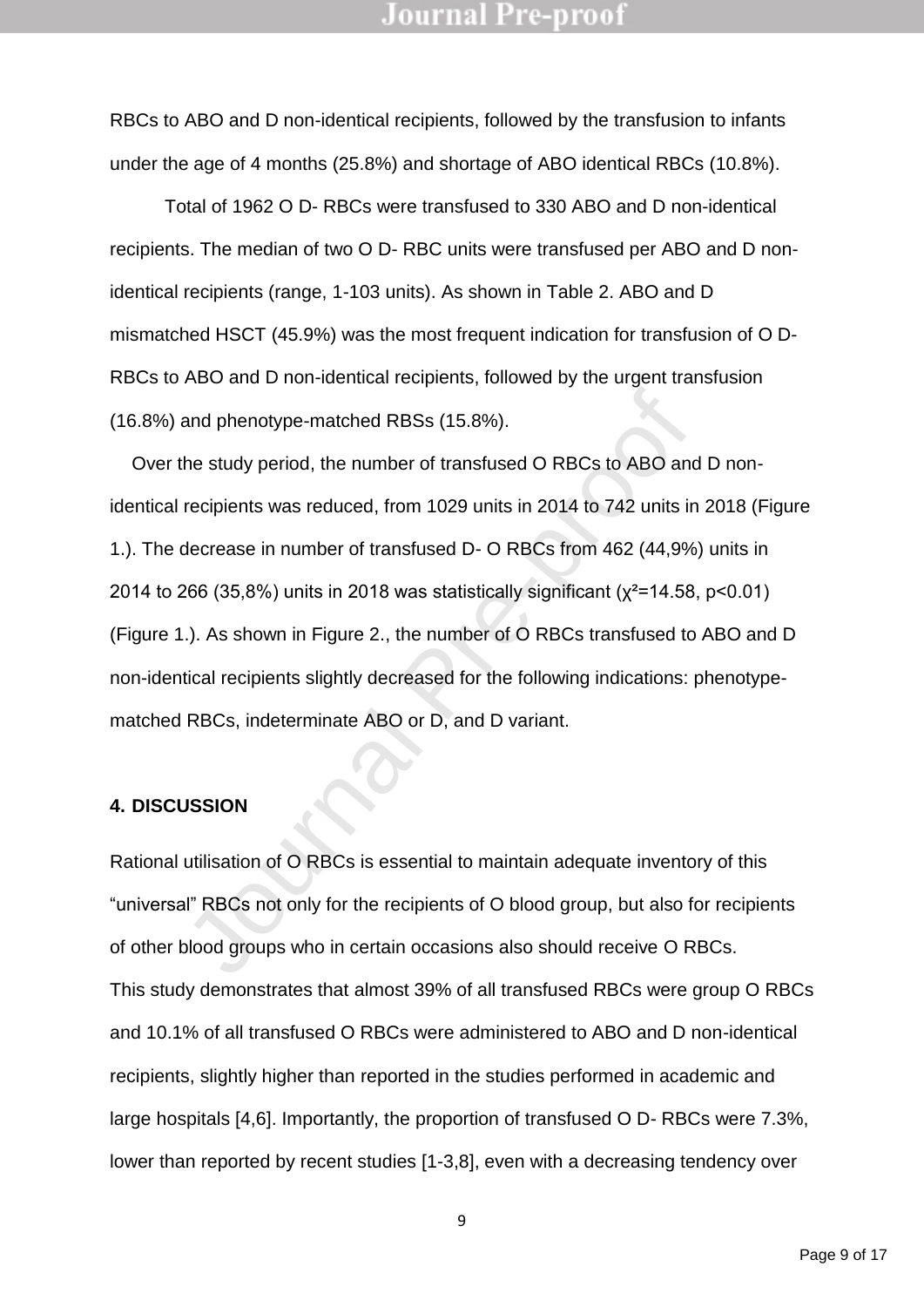the study period reaching 6.5% at the end of the study period. In this study only 9.4% group O D- RBCs were transfused to D+ recipients, which is much lower than reported in the studies performed in Canada and Australia [6,9]. Furthermore, 21.5% of O D- RBCs were transfused to non-O D- recipients, much lower than in the recent studies ranging 43.2% to even 67% [4,8-10]. All those data regarding transfusion of O D- RBCs shows how carefully and reasonable this lifesaving resources are used in UHC Zagreb.

The Union of RBCs were the most commonly transfused to patients tready<br>of the D and D mismatched HSC, due to expanding HSCT program us<br>d donors. In this study, 57.1% of O D+ and 46.3% of O D- RBCs<br>ents with ABO and D misma Group O RBCs were the most commonly transfused to patients transplanted with ABO and D mismatched HSC, due to expanding HSCT program using mostly unrelated donors. In this study, 57.1% of O D+ and 46.3% of O D- RBCs were given to recipients with ABO and D mismatched allogeneic HSCT. Until the day of transplantation patients receive RBCs of their ABO and D type. After infusion of ABO and D mismatched HSCT, patients always receive RBCs that are compatible with both, recipient and donor blood groups, until complete engraftment and the change to the donor blood group is established. Our policy is to confirm the change to the donor blood group when the donor blood group is determined at two consecutive samples and after being independent of RBC transfusion for 3 months. Different policies are used to determine the establishment of donor type blood group after ABO mismatched transplantations, and our policy is among the stricter ones [11]. However, we consider such policy to be reasonable since The Handbook of European Society for Blood and Marrow Transplantation from 2018, recommends that exposure of HSCT recipients to isoagglutinins should be avoided [12]. ABO blood group antigens are expressed in many non-hematopoietic tissues which continue to express the recipients' ABO antigens also after engraftment and ABO antigens can be secreted into body fluids. Thus, ABO compatible RBCs with both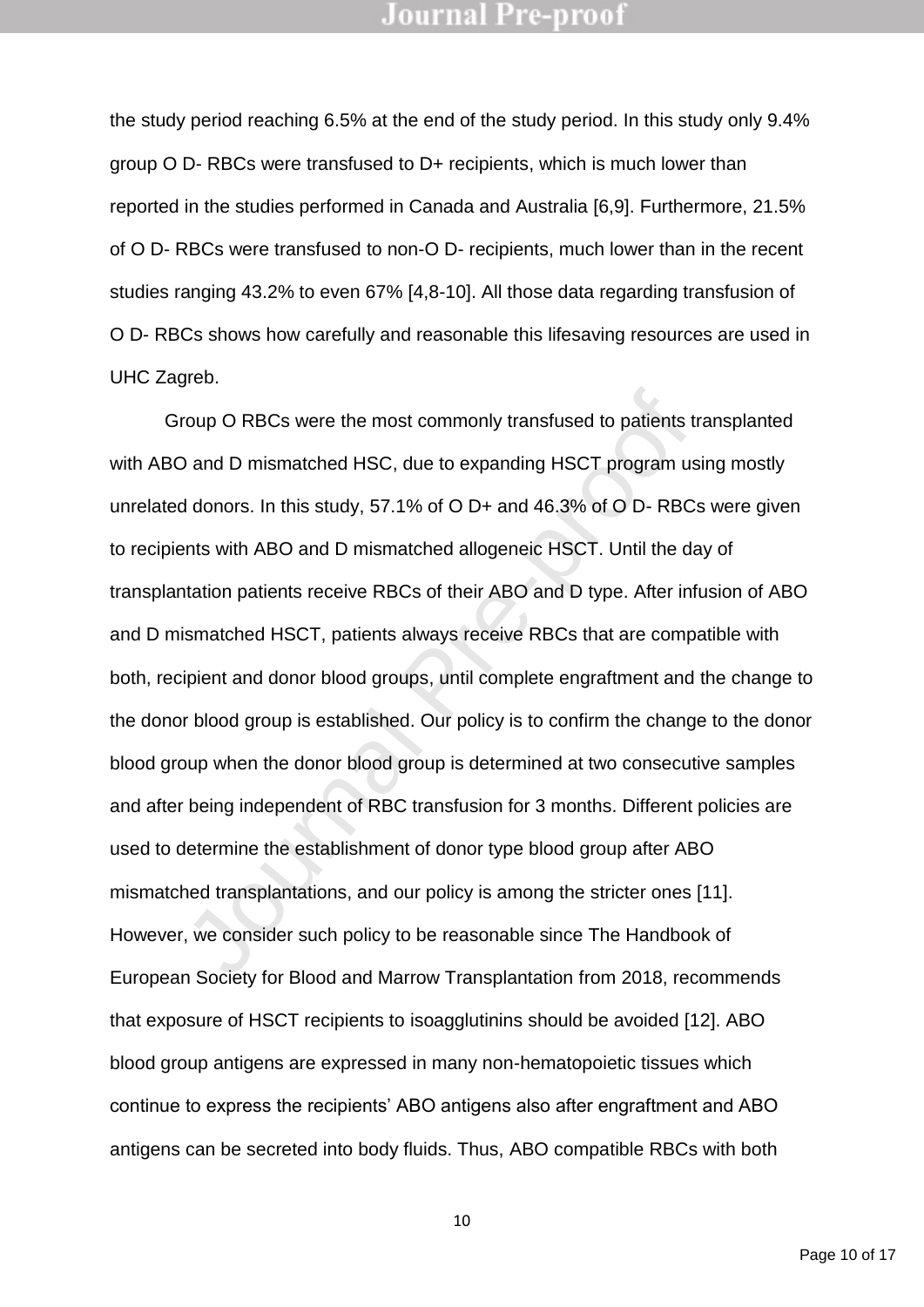HSC donor and recipient are mandatory not only after transplantation until complete engraftment but also after complete engraftment [12].

PRECs to non-O recipients [4]. On the other hand, this practice has provide RBCs that are compatible with both mother and ball of RBCs by using aliquots of the same RBC unit for transfusion of RBCs by using aliquots of the The second most common indication for transfusion of O RBCs to ABO and D recipients is transfusion to infants up to 4 months of age, particularly for O D+ RBCs. According to international investigation on O RBCs administration performed by Zeller et al., 56% of hospitals are exclusively transfusing O RBC to neonates. According to Zeller et al., those hospitals had a higher transfusion rate of transfusing group O RBCs to non-O recipients [4]. On the other hand, this practice has many advantages: provide RBCs that are compatible with both mother and baby; limit wastage of RBCs by using aliquots of the same RBC unit for transfusion of multiple neonates; and reduces the risk of transfusing the wrong blood. The UHC Zagreb policy is to transfuse ABO and D specific RBCs to neonates and infants. However, O RBCs are transfused in circumstances like: low gestational age and weight and ABO HDFN.

In our study, shortage of ABO identical RBCs is responsible for 9.0% of O RBCs transfused to ABO and D non-identical recipients. Due to increased demand for RBCs as well as seasonal fluctuation in the blood supply, there have been recurrent shortages of RBCs, particularly D- RBCs. Although the shortage of ABO identical RBCs is sometimes unavoidable situation, there are a lot of data showing that transfusion of ABO non-identical products may lead to adverse clinical outcomes. Recent study even reported significantly increased risk of in-hospital death in a group of A patients upon receiving O RBCs without knowing the mechanism [13].

A substantial percentage of O RBCs, particularly O D- RBCs, were given to match specific phenotype in alloimmunized patients. This proportion was notably reduced over the study period, since our blood supplier Croatian Institute of

Page 11 of 17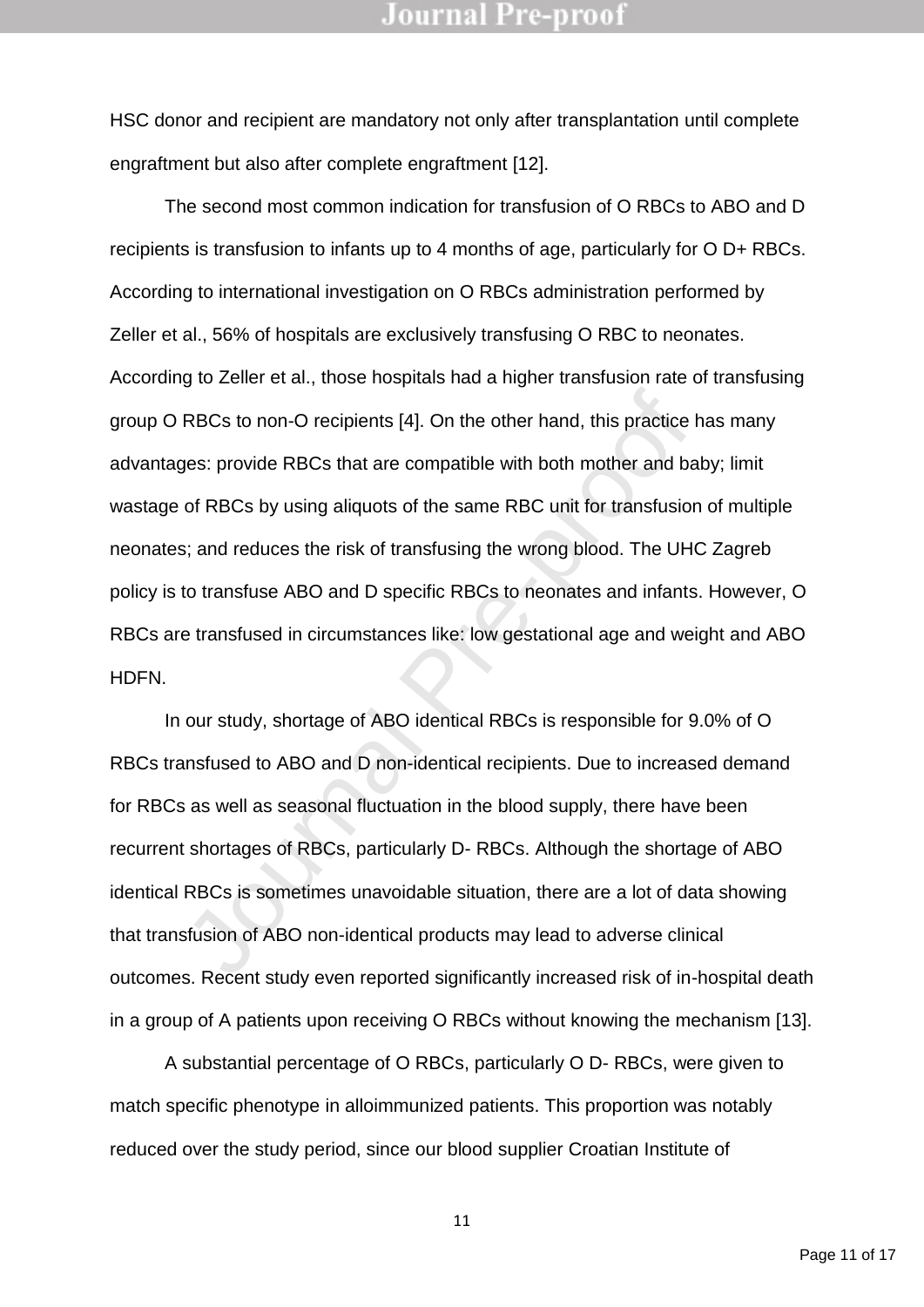Transfusion Medicine (CITM) increased the number of available extended phenotype RBCs (Rh, Kell, Kidd, MNS) across all ABO groups.

1. Meanwhile, pretransfusion sample should be sent to transfusion<br>possible with the intention to quickly switch the patient to type-s<br>ther hand, growing practice worldwide is to initially supply adult<br>and women > 50 years In UHC Zagreb, the use of O RBCs in emergency situations when blood group is unknown, was found to be far less common than expected. However, urgent transfusions were the second leading indication for transfusion of O D- RBCs to ABO and D non-identical recipients. That is related with our hospital policy to issue two O D- RBCs during urgent massive transfusion if ABO and D blood group of recipients is unknown. Meanwhile, pretransfusion sample should be sent to transfusion service as soon as possible with the intention to quickly switch the patient to type-specific RBCs. On the other hand, growing practice worldwide is to initially supply adult male patients and women > 50 years of age with O D+ RBCs if ABO and D blood group is unknown, especially in trauma patients considering the low risk of adverse reactions in those patients [14,15]. In our study, 215 (64.6%) of all urgent ABO and D nonidentical RBCs were transfused to adult male and female > 50 years of age and 143 (42.8%) were transfused at UHC Zagreb remote locations.

There were substantial proportion of RBCs used for ABO and D non-identical recipients because of indeterminate ABO or D at the time of transfusion, as well as because of D variant. This proportion was reduced during the study, since ABO and D genotype testing was speed up and now the results are available within 24 hours. The most prominent reason for indeterminate ABO or D was emergency situation when patients received compatible, but not identical RBCs in another hospital, before transportation to UHC Zagreb.

There were only two O D- RBC units and none of O D+ was given in order to prevent the waste. This is the result of high turnover and low RBCs inventory, since we are located only 1.5 miles away from our blood supplier and have regular delivery

Page 12 of 17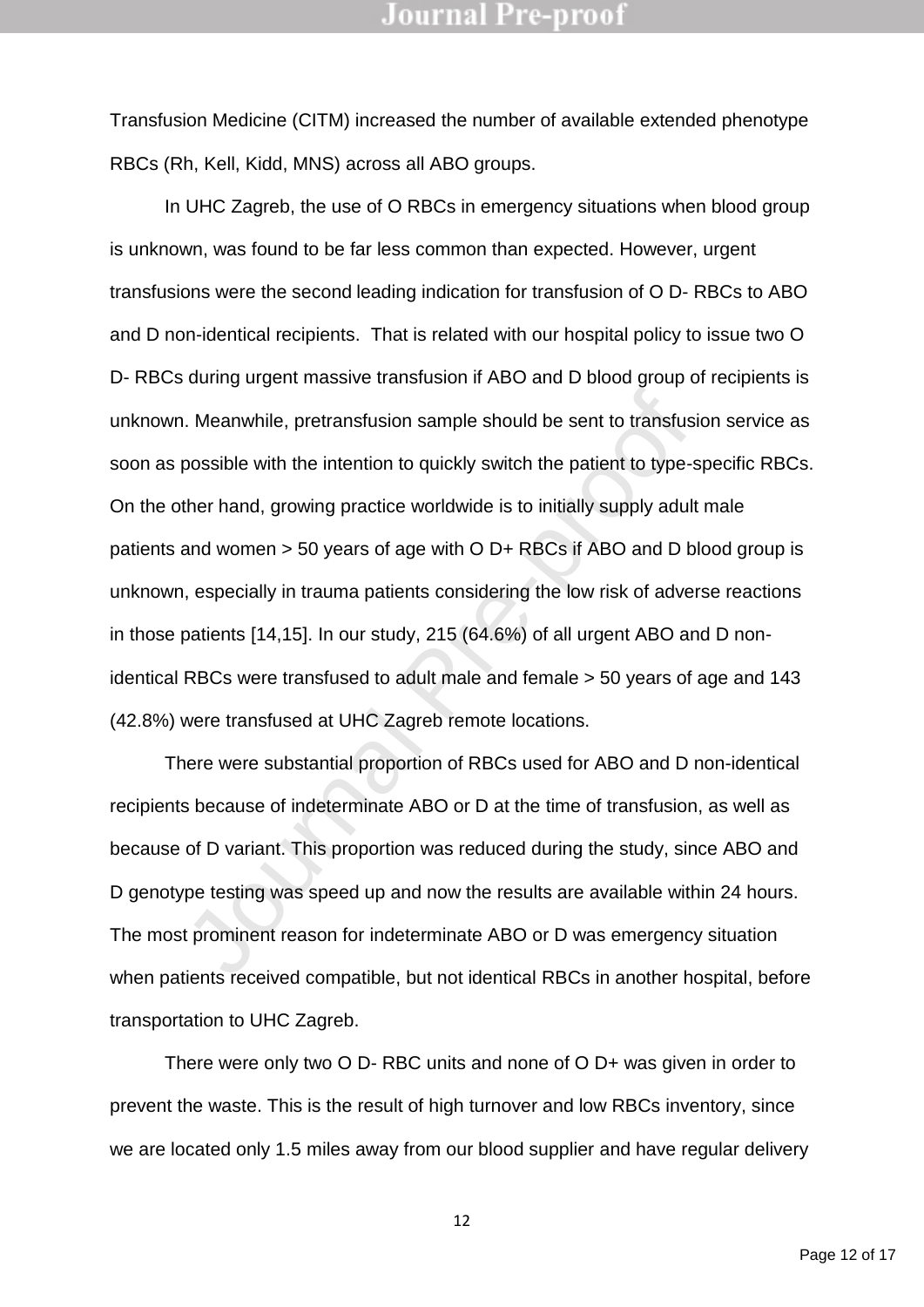few times a day and as well on urgent demand. As well, there are only 7.2% O D-RBCs out of all RBCs on stock, in order to avoid outdating. In refrigerators at remote locations, stock of O D- RBCs for emergency situations is limited to two units and once a week they are replenished with fresh ones.

This study was limited by the sample size and by the retrospective study design. However, to our knowledge this is the first large academic hospital study to separately analyse in detail indications for group O D- and O D+ RBCs transfused to ABO and D non-identical recipients.

#### **5. CONCLUSION**

J D non-identical recipients.<br>
ICLUSION<br>
ICLUSION<br>
INDERTIGNATION<br>
INTERT AND AND A LOT A LOT AND A LOT AND A LOT AND A LOT A LOT AND A LOT A LOT AND A LOT A LOT AND A LOT A LOT A LOT A LOT A LOT A LOT A LOT A LOT A LOT AN These results illustrated that even a large academic hospital with a significant proportion of O RBCs transfused to ABO and D non-identical individuals can maintain acceptable proportions of transfused D+ and especially D- O RBCs. However, it is important to emphasise that transfusion service should ensure that identical ABO and D RBCs are almost always transfused. Indications for O RBCs transfusion to ABO and D non-identical individuals should be well regulated, as well as regularly reviewed and revised, since appropriate utilization of O RBC and especially O D-RBCs is important to maintain an optimal inventory of this lifesaving blood product.

### **Disclosure of interest:**

The authors declare that they have no competing interest.

### **Acknowleldgments**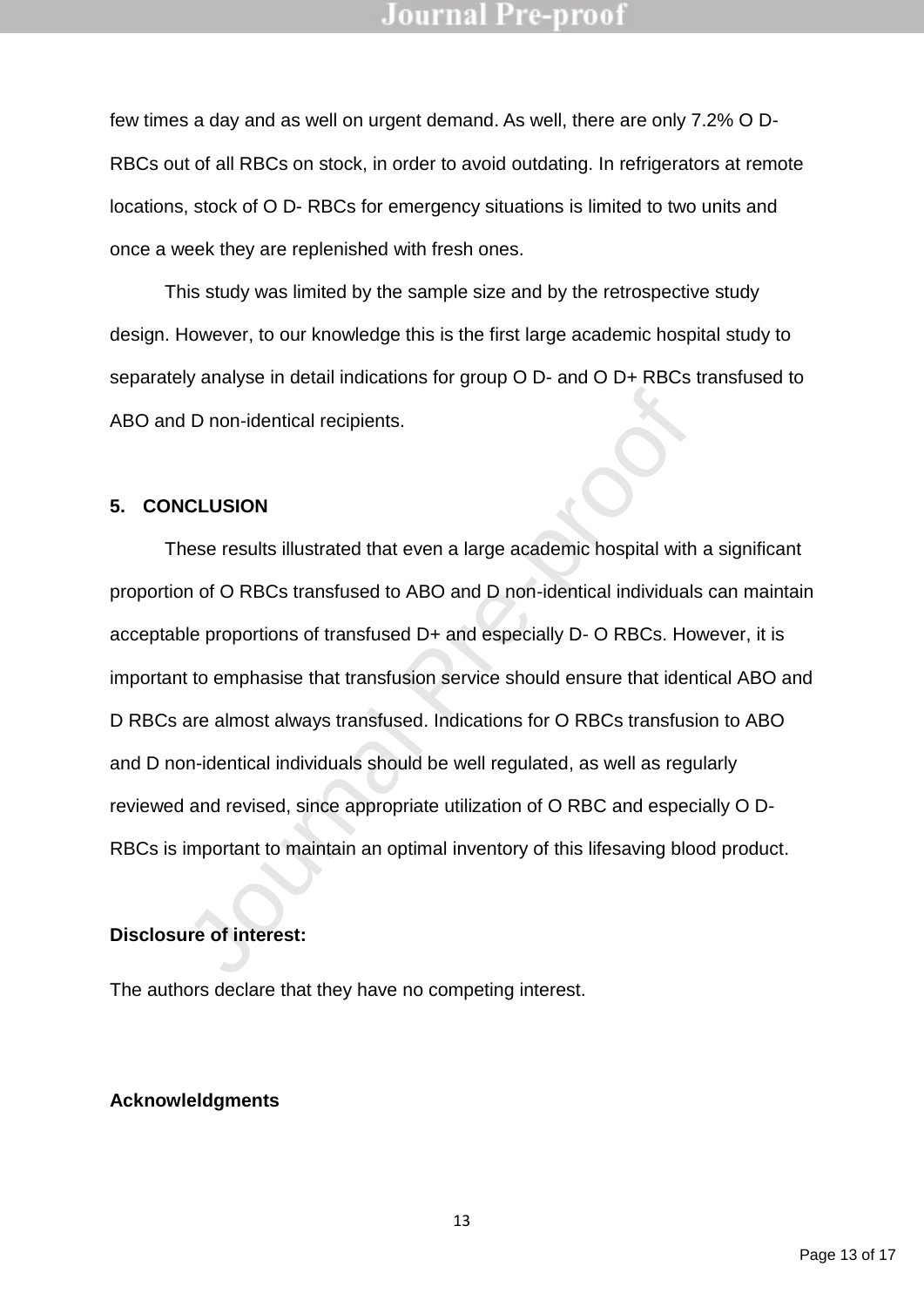We thank Marija Lukic and Fini Plenkovic for their contribution in analysis and interpretation of data.

### **References:**

- 1. Sapiano MRP, Jones JM, Savinkina AA, Haass KA, Berger JJ, Basavaraju S V. Supplemental findings of the 2017 National Blood Collection and Utilization Survey. Transfusion. 2020;60:S17–37.
- 2. Yazer MH, Jackson B, Beckman N, Chesneau S, Bowler P, Delaney M, et al. Changes in blood center red blood cell distributions in the era of patient blood management: the trends for collection (TFC) study. Transfusion. 2016;56:1965–73.
- 3. Beckman N, Yazer M, Land K, Chesneau S, Caulfield J. Blood banks meet the paradox of Gabriel's Horn: what are the options to maintain supply as demand decreases? Transfus Med. 2016;26:170–6.
- zer MH, Jackson B, Beckman N, Chesneau S, Bowler P, Delan<br>anges in blood center red blood cell distributions in the era of p<br>anagement: the trends for collection (TFC) study. Transfusion.<br>16;56:1965–73.<br>ckman N, Yazer M, L 4. Zeller MP, Barty R, Aandahl A, Apelseth TO, Callum J, Dunbar NM, et al. An international investigation into O red blood cell unit administration in hospitals: the GRoup O Utilization Patterns (GROUP) study. Transfusion. 2017;57:2329– 37.
- 5. AABB Key Recommendations: Association Bulletin #19-02 recommendations on the use of group O red blood cells. June 2019. Avaiilable from : https://www.aabb.org/docs/default-source/default-documentlibrary/resources/association-bulletins/ab19-02.pdf
- 6. Barty RL, Pai M, Liu Y, Arnold DM, Cook RJ, Zeller MP, et al. Group O RBCs: where is universal donor blood being used. Vox Sang. 2017;112(4):336–42.
- 7. DeSimone RA, Sachais BS. Conservation of O– red blood cells: a fresh look at a shared responsibility. Transfusion. 2018;58:1333–4.
- 8. Dunbar NM, Yazer MH. O– product transfusion, inventory management, and utilization during shortage: the OPTIMUS study. Transfusion. 2018;58:1348– 55.
- 9 Hirani R, Wong J, Diaz P, Mondy P, Hogan C, Dennington PM, et al. A national review of the clinical use of group O D– red blood cell units. Transfusion. 2017;57:1254–61.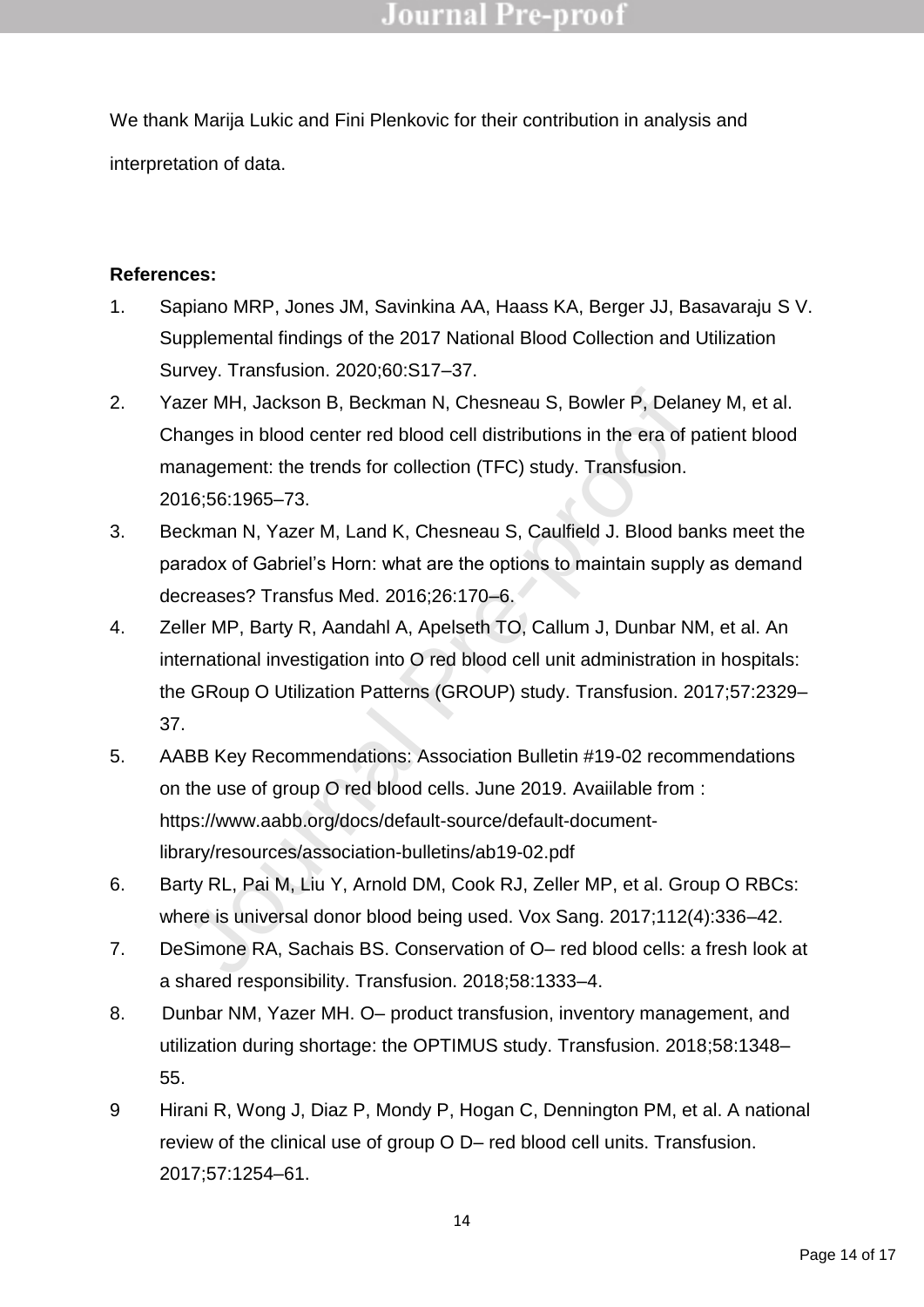- 10. Virk MS, Lancaster D, Quach T, Lim A, Shu E, Belanger G, et al. Optimizing Onegative RBC utilization using a data-driven approach. Transfusion. 2020;60:739–46.
- 11. Worel N. ABO-Mismatched Allogeneic Hematopoietic Stem Cell Transplantation. Transfus Med Hemotherapy. 2016;43:3–12.
- 12. Schrezenmeier H, Körper S, Höchsmann B, Weinstock C. Transfusion support. In: The EBMT Handbook: Hematopoietic Stem Cell Transplantation and Cellular Therapies. Springer International Publishing; 2019, p. 163–9.
- 13. Pai M, Cook R, Barty R, Eikelboom J, Lee KA, Heddle N. Exposure to ABOnonidentical blood associated with increased in-hospital mortality in patients with group A blood. Transfusion. 2016;56:550–7.
- 14. Meyer E, Uhl L. A case for stocking O D+ red blood cells in emergency room trauma bays. Transfusion. 2015;55(4):791-5.
- nidentical blood associated with increased in-hospital mortality is<br>
th group A blood. Transfusion. 2016;56:550–7.<br>
yer E, Uhl L. A case for stocking O D+ red blood cells in emerg<br>
uma bays. Transfusion. 2015;55(4):791-5.<br> 15. Flommersfeld S, Mand C, Kühne C, A, Bein G, Ruchholtz S, Sachs U, J: Unmatched Type O RhD+ Red Blood Cells in Multiple Injured Patients. Transfus Med Hemother 2018;45:158-161.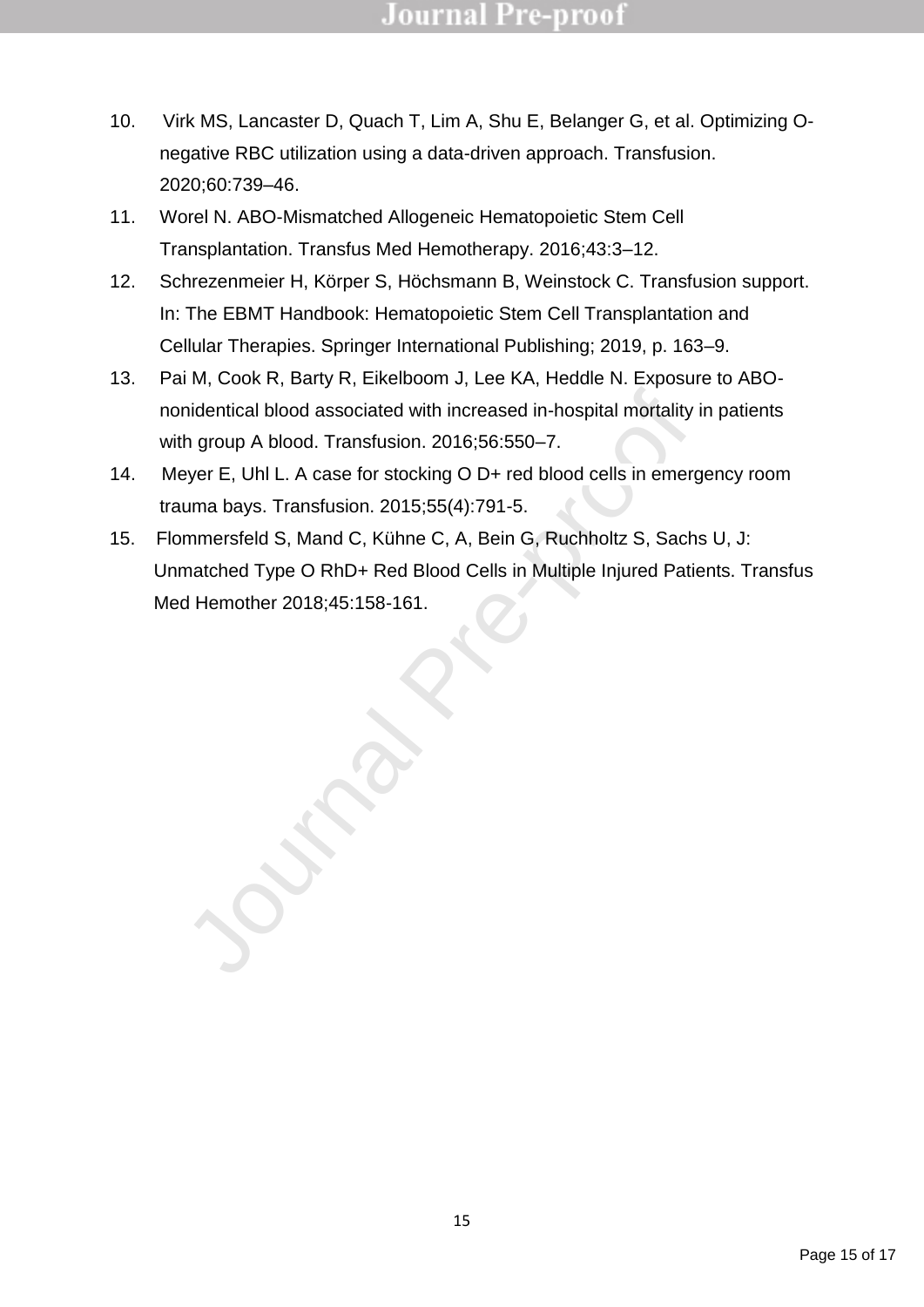|                    |                           | <b>Group O RBCs</b> |       |      |       |  |  |
|--------------------|---------------------------|---------------------|-------|------|-------|--|--|
| <b>Recipients</b>  |                           | D+                  |       | D-   |       |  |  |
|                    |                           | N                   | $\%$  | N    | ℅     |  |  |
| Goup A             | D+                        | 810                 | 2,1   | 196  | 2,2   |  |  |
|                    | D-                        | 0                   | 0,0   | 266  | 2,9   |  |  |
|                    | D‡                        | 0                   | 0,0   | 0    | 0,0   |  |  |
| <b>Group B</b>     | D+                        | 401                 | 1,0   | 44   | 0,5   |  |  |
|                    | D-                        | 0                   | 0,0   | 173  | 1,9   |  |  |
|                    | $\mathbf{D}^{\mathbf{a}}$ | 0                   | 0,0   | 2    | 0,0   |  |  |
| <b>Group AB</b>    | D+                        | 160                 | 0,4   | 11   | 0,1   |  |  |
|                    | D-                        | 0                   | 0,0   | 31   | 0,3   |  |  |
|                    | D‡                        | 0                   | 0,0   | 11   | 0,1   |  |  |
| Group O            | D+                        | 36 082              | 92,6  | 549  | 6,0   |  |  |
|                    | D-                        | 279                 | 0,7   | 7147 | 78,5  |  |  |
|                    | D ‡                       | 16                  | 0,0   | 10   | 0,1   |  |  |
| Group <sup>+</sup> | D+                        | 1198                | 3,1   | 59   | 0,6   |  |  |
|                    | D-                        | 0                   | 0,0   | 339  | 3,7   |  |  |
|                    | D <sup>‡</sup>            | 16                  | 0,0   | 271  | 3,0   |  |  |
| <b>Total</b>       |                           | 38 962              | 100,0 | 9109 | 100,0 |  |  |

#### **Table 1.** Distribution of transfused D+ and D- O RBCs by recipients ABO and D group

**Table 2.** Indications for transfusion of D+ and D - O RBCs to ABO and D non-identical recipients

|                                                                                                                                                                                                                                                                                           | D <sup>‡</sup> | 0                   | 0.0       | 11       |           | 0.1          |           |
|-------------------------------------------------------------------------------------------------------------------------------------------------------------------------------------------------------------------------------------------------------------------------------------------|----------------|---------------------|-----------|----------|-----------|--------------|-----------|
| Group O                                                                                                                                                                                                                                                                                   | D+             | 36 082              | 92,6      |          | 549       | 6,0          |           |
|                                                                                                                                                                                                                                                                                           | D-             | 279                 | 0,7       |          | 7147      | 78,5         |           |
|                                                                                                                                                                                                                                                                                           | D‡             | 16                  | 0,0       | 10       |           | 0,1          |           |
| Group <sup>+</sup>                                                                                                                                                                                                                                                                        | D+             | 1198                | 3,1       | 59       |           | 0,6          |           |
|                                                                                                                                                                                                                                                                                           | D-             | 0                   | 0,0       |          | 339       | 3,7          |           |
|                                                                                                                                                                                                                                                                                           | D‡             | 16                  | 0,0       |          | 271       | 3,0          |           |
| <b>Total</b>                                                                                                                                                                                                                                                                              |                | 38 962              | 100,0     |          | 9109      | 100,0        |           |
| Indications for transfusion of D+ and D - O RBCs to ABO and D non-identical                                                                                                                                                                                                               |                |                     |           |          |           |              |           |
|                                                                                                                                                                                                                                                                                           |                | <b>Group O RBCs</b> |           |          |           |              |           |
|                                                                                                                                                                                                                                                                                           |                |                     |           |          |           |              |           |
|                                                                                                                                                                                                                                                                                           |                | D+                  |           | D-       |           | <b>Total</b> |           |
|                                                                                                                                                                                                                                                                                           |                | N<br>1645           | %<br>57.1 | N<br>909 | %<br>45.9 | 2554         | %<br>52.5 |
|                                                                                                                                                                                                                                                                                           |                | 743                 | 25.8      | 162      | 8.2       | 905          | 18.6      |
|                                                                                                                                                                                                                                                                                           |                | 311                 | 10.8      | 125      | 6.3       | 436          | 9.0       |
|                                                                                                                                                                                                                                                                                           |                | 79                  | 2.7       | 313      | 15.8      | 392          | 8.1       |
|                                                                                                                                                                                                                                                                                           |                | 15                  | 0.5       | 333      | 16.8      | 348          | 7.2       |
|                                                                                                                                                                                                                                                                                           |                | 87                  | 3.0       | 59       | 3.0       | 146          | 3.0       |
|                                                                                                                                                                                                                                                                                           |                | 0                   | 0.0       | 74       | 3.7       | 74           | 1.5       |
|                                                                                                                                                                                                                                                                                           |                | 0                   | 0.0       | 5        | 0.3       | 5            | 0.1       |
| <b>Indications</b><br>ABO and D mismatched allogenic HSCT<br>Infant (under 4 months) transfusion<br>Shortage of ABO identical RBCs<br>Phenotype-matched RBCs<br>Urgent transfusion<br>Indeterminate ABO and D goup<br>D variant<br>Solid organs tranplantation<br>Close to outdating RBCs |                | 0                   | 0.0       | 2        | 0.1       | 2            | 0.0       |

l,